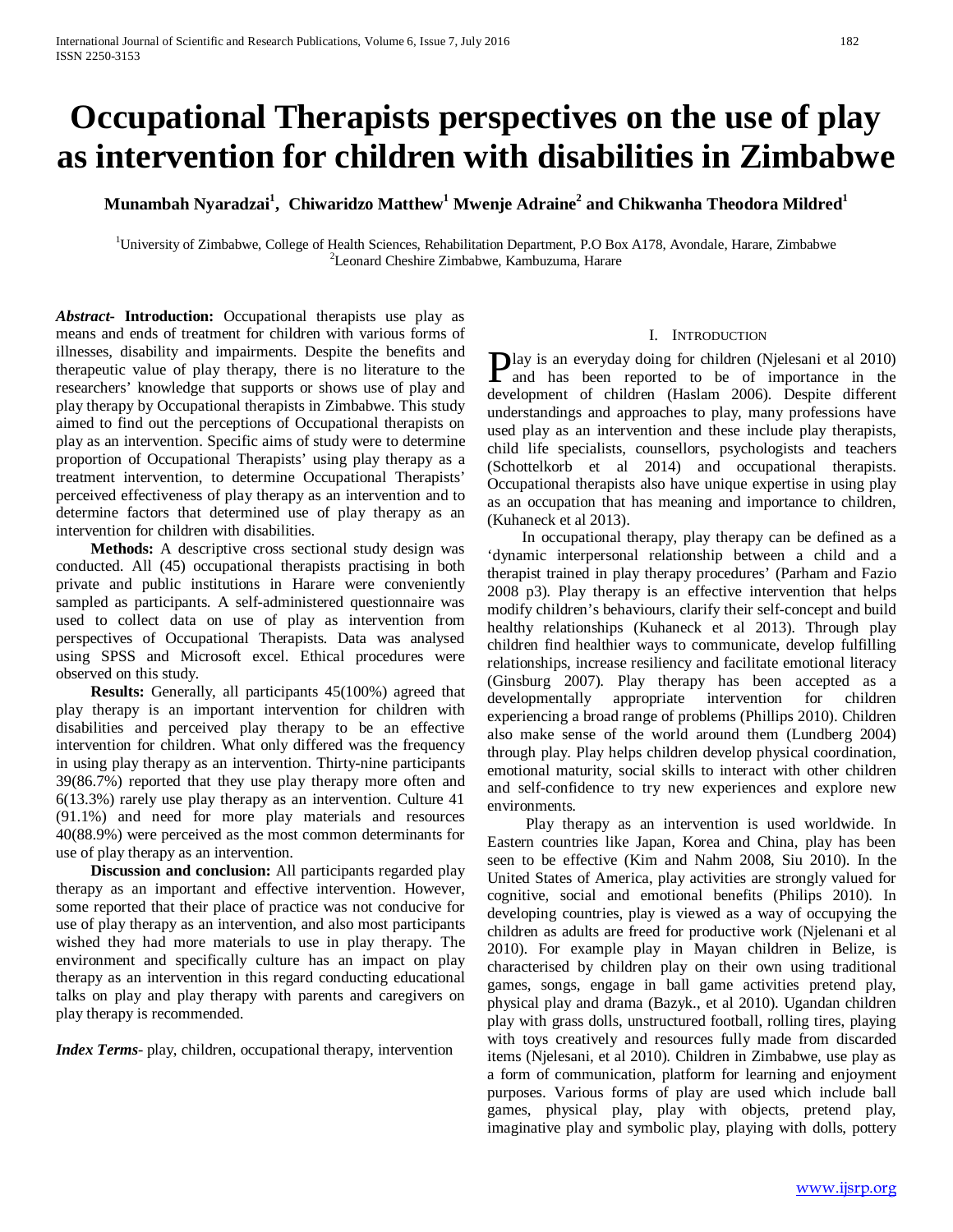making, art, free play, dance and music (Nyota and Mapara 2008). Zimbabwean Shona traditional children's games and play songs are an indigenous way of knowing children explore their social context of games and play songs through guided apprentices that is greatly rewarding and motivating (Nyota and Mapara 2008).

 In the event of a disability or illness, children may find it difficult to engage and participate in play. Occupational therapy practitioners promote play for all children, with or without disabilities. Lo et al (2007) highlighted many things that compete with play. These included external forces such as war and neighbourhood violence and limited resources available to children living in poverty (Ginsburg 2007). Apart from the chronic illness, social and environmental issues in Southern Africa such as stigma, poverty, culture and spirituality makes children prone to poor health.

 The above challenges to play indicate a need for further assessment and research with the aim of promoting play as both a means and ends of intervention. Ginsburg (2007) has called for health professionals to take a lead in enhancing play opportunities for children. The findings of the study by Kuhaneck et al 2013 indicated that most occupational therapists were not using play as an outcome measure. Challenges noted included role boundaries, domains of practice constraining use of play and lack of knowledge among other challenges. In Zimbabwe, there is no research that has been explored that supports or shows use of play and play therapy by occupational therapists. Hence the need to conduct this research.

# II. METHODS

# **Study design**

 A descriptive cross sectional study design was conducted with the aim of describing and ascertaining the perceptions of occupational therapists towards use of play as an intervention in the Zimbabwean setting.

# **Population and setting**

 All forty-six Occupational Therapists working in government institutions in Harare province with at least six months working experience and had at one point worked with children were included sampled as participants. Occupational Therapists present who were at their workplaces at the time of data collection were asked to take part in the study.

The study involved all Occupational Therapists practicing in both private clinics and government hospitals in Harare province.

# **Instrument**

 A self-administered questionnaire was used to collect data from participants. Questionnaire was designed from study objectives and information from literature reviewed. Some sections of the questionnaire were adapted from Lundberg (2004) and Haslam (2006). The Questionnaire had five sections covering demographic details of occupational therapist, frequency of use of play therapy as an intervention occupational therapists' perceptions on play therapy as an intervention, perceived level of importance on play therapy as an intervention and perceived factors that influence use of play therapy as an intervention.

**Validation of study instrument**

 Pre-test was conducted to assess the effectiveness of the study instrument, study design and how people would respond to research. It was carried out on Occupational Therapists working at a provincial hospital (Marondera hospital). A pre-test was conducted to determine the readability and face validity of the questionnaire. It took approximately five to seven minutes to answer the questionnaire. The therapists who participated in the pilot study reported the questionnaire was written in a clear and understandable manner and was directed toward the target audience. Furthermore, they reported that the questionnaire was not time consuming and that the information generated from this research would be useful to them in practice. Therefore, no changes were made to the questionnaire.

# **Procedure for Data collection**

 Questionnaires were distributed to occupational therapists at their workplaces during tea break and lunch time. Informed consent forms were also given to therapists. Therapists were asked to read through the informed consent and information letter and ask questions if they did not understand. The researcher was free and available to attend to any questions raised. Occupational therapists were informed about the study including the risks, privacy issues and benefits of participating in study.

 On agreeing to take part in the study, therapists were asked to sign in the informed consent. After signing in the informed consent. Questionnaires were administered and collected on the same day. Therapists were not allowed to discuss about their responses, queries and misunderstood questions but were directed to the researcher. The questionnaires were collected as soon as the Occupational therapists had completed them and were inspected for missing information or errors.

# **Data analysis**

 Data was coded and entered into Statistical Package for Social Sciences (SPSS) a software program for data analysis. Data was analysed for means and frequencies.

# **Ethical consideration**

 Ethical clearance was obtained from the University of Zimbabwe Rehabilitation Department, The Joint Research Ethics Committee (J.R.E.C) (273/14) and Medical Research council of Zimbabwe (MRCZ/B/745). Participation in the study was on voluntary basis. There was assurance of privacy and confidentiality to the participants. The purpose of the study was explained clearly to the participating therapists. Occupational therapists reserved the right to withdraw from the study at any point in the study. The procedures involved in this study included reading, understanding and signing the consent form. After signing the consent, the participant proceeded to responding to the questionnaire.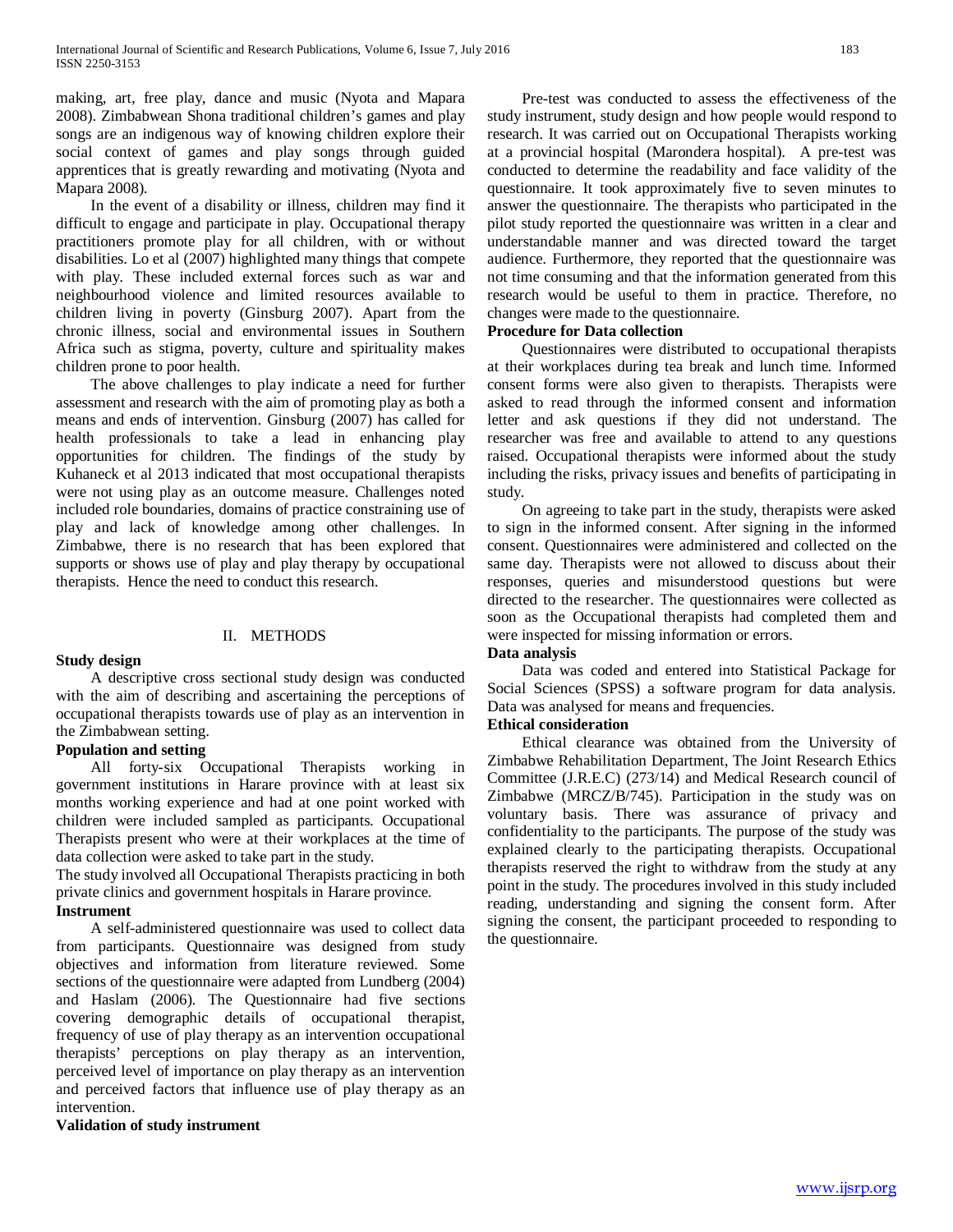response rate of 100%. Table 1.1 below shows their demographic data.

# **Socio-demographic data**

 All the 45 occupational therapists who were available at the time of the study, agreed to take part in the study giving a

| <b>Variable</b>   | <b>Attribute</b>                                        | Frequency, n | Percentage, $(\% )$ |
|-------------------|---------------------------------------------------------|--------------|---------------------|
| Gender            | Male                                                    | 22           | 48.9                |
|                   | Female                                                  | 23           | 51.1                |
| Place of practice | (Hospital,<br>Government<br>Rehabilitation centre)      | 24           | 53.3                |
|                   | 0ther                                                   | 3            | 6.6                 |
|                   | Private<br>(Rehabilitation<br>centre, private Practice) | -10          | 22.2                |
|                   | (primary<br>and<br>School<br>secondary)                 | 2            | 4.4                 |
|                   | University                                              | 6            | 13.3                |
| Marital status    | Single                                                  | 15           | 33.3                |
|                   | Married                                                 | 24           | 53.3                |

# **Table 1: Sociodemographic data of the participants**

 Most participants were female n (23), 51.1%. About half of the participants were married 24(53.3%). Participants 15(33.3%) were single and participants 5(11.1%) were engaged. Only 1(2.2%) participant, was divorced. The least participants were from learning institutions (4.4%) and most participants were from government hospitals and rehabilitation centres 24(53.3%), these accounted for about half of the participants.

# **Perceptions on use of play**

|  | Table 2: Perceptions of Occupational therapists on use of play |  |
|--|----------------------------------------------------------------|--|
|  |                                                                |  |

| Variable                                                                                                 | Never, $n(\%)$ | Rarely, $n$ (%) | Often, $n(\%)$ |
|----------------------------------------------------------------------------------------------------------|----------------|-----------------|----------------|
| Do you ever use play therapy as an intervention?                                                         |                | 6(13.3)         | 39(86.7)       |
| How often do you use play therapy in treating<br>children with various medical conditions in a day?      | 2(4.4)         | 9(20)           | 34(75.6)       |
| How often do you use play therapy in treating<br>children with various medical conditions in a week?     | 2(4.4)         | 9(20)           | 34(75.6)       |
| How often do you use play therapy in treating<br>children with various medical conditions in a<br>month? | 2(4.4)         | 12(26.7)        | 31(68.9)       |

 All 45 (100%) participants reported that they use play therapy as an intervention however there were differences in the frequency on use of play therapy as an intervention. Most participants 34 (75.6%) reported that they often used play therapy as an intervention for treating children with various medical conditions on a daily, and weekly basis.

**Perceptions of therapists regarding effectiveness of play therapy as an intervention for children** 

# **Table 3: Perceptions of therapists regarding effectiveness of play therapy**

| 45(100)  |
|----------|
|          |
| 45(100)  |
| 37(82.2) |
| 26(57.8) |
| 38(83.6) |
|          |
|          |
|          |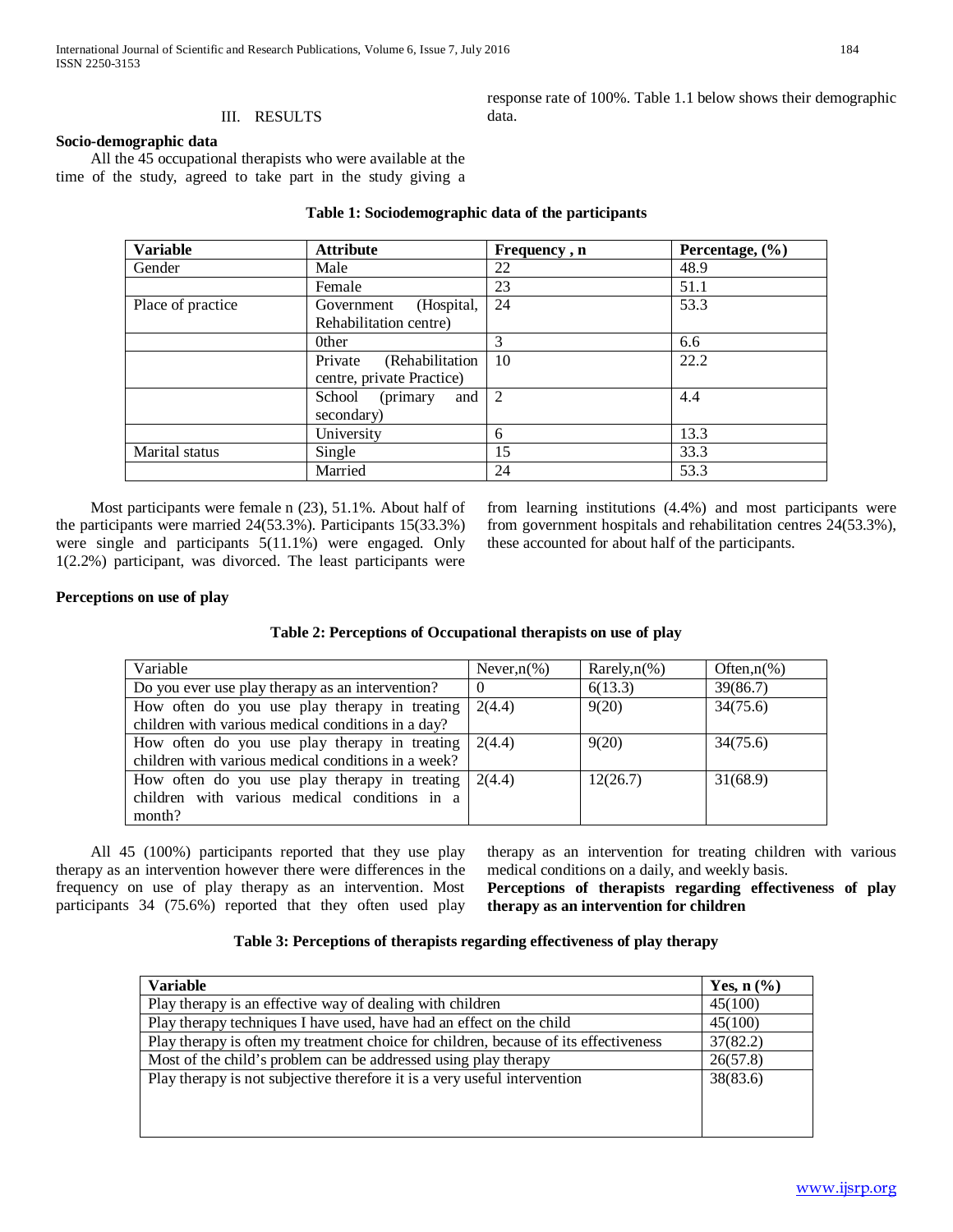Generally, all participants 45(100%) perceived play therapy to be an effective intervention for children and also that all play therapy techniques they have used have had a positive effect on the child. Only a few participants 7(15.6%) perceived play therapy as not useful as it is subjective. Participants 26(57.8%) also reported that most of the child's problem can be addressed using play therapy.

**Occupational therapists' perceived importance on play therapy as an intervention** 

# **Table 4: Occupational therapist's perceived importance on play therapy**

| Variable                                                                                                                       | Agree, $n\frac{6}{6}$ | Not certain, $n\frac{6}{6}$ | Disagree, $n\frac{6}{6}$ |
|--------------------------------------------------------------------------------------------------------------------------------|-----------------------|-----------------------------|--------------------------|
| Play therapy is an important intervention in<br>treating children                                                              | 45(100)               | $\Omega$                    | $\Omega$                 |
| Play therapy can benefit a child with delayed<br>milestones                                                                    | 45(100)               | $\Omega$                    | $\Omega$                 |
| A child with emotional problems can benefit<br>from play therapy                                                               | 41(91.1)              | $\Omega$                    | 4(8.9)                   |
| Children with physical disabilities can benefit<br>from play therapy                                                           | 39(86.7)              | 3(6.7)                      | 3(6.7)                   |
| Bringing a child to therapist every week to play<br>is beneficial                                                              | 33(73.3)              | 12(26.7)                    | $\Omega$                 |
| Use of play therapy is an intervention is<br>effective in some cultures than others, therefore<br>outcome will not be the same | 16(35.6)              | 10(22.2)                    | 19(42.2)                 |
| As a therapist I advise parents to take their<br>children with problems for play therapy                                       | 45(100)               | $\Omega$                    | $\Omega$                 |
| As a therapist I value play therapy as an<br>intervention                                                                      | 45(100)               | $\Omega$                    | $\Omega$                 |

 All participants 45(100%) agreed that play therapy is an important intervention for children and also that it can benefit a child with delayed developmental milestones. Some participants 19(42.2%) disagree that play therapy is effective in some cultures than others. All participants 45(100%) values play therapy as an intervention, and by so doing they would advise parents with children with problems to bring their children for play therapy.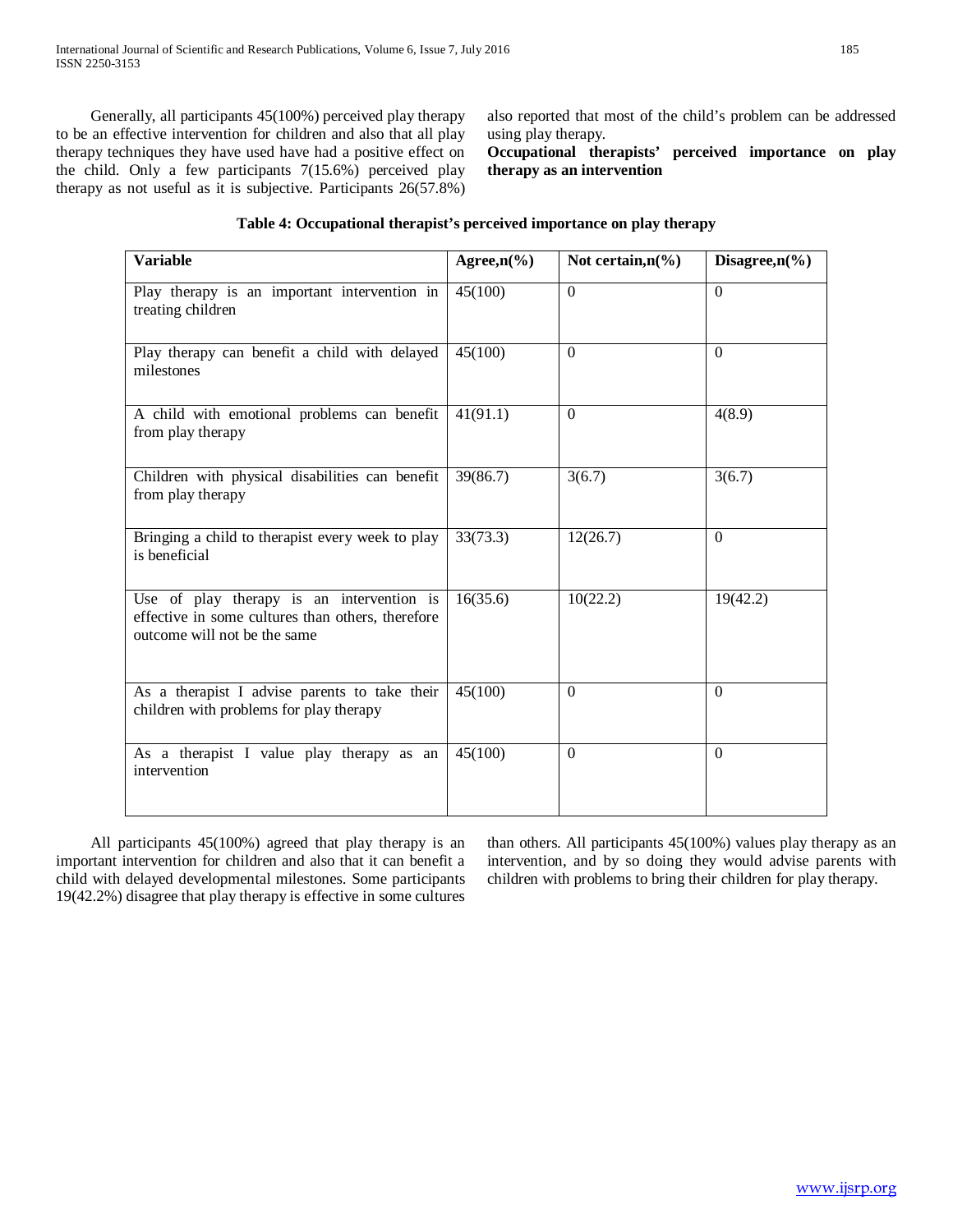

*Figure 1: Factors that influenced use of play therapy*

 Most participants 41(91.1%) perceive culture as having an impact on use of play therapy as an intervention. Nineteen (42.2%) participants commented that work setting was not conducive to use play therapy as an intervention. A few participants 17(37.8%) reported that parents did not feel comfortable when play therapy was used as a form of intervention. Most participants 40(88.9%) wished they had more materials to use in play therapy. Participants 35(77.8%) commented that factors related to a child's family background strongly influence their treatment choice.

# IV. DISCUSSION

 Generally, most participants perceived play therapy to be an effective intervention for children. In a study by (Whitehead 2012), most participants reported that play therapy is an effective intervention for various children's problems across both behavioural and humanistic schools of thoughts. Study by Blanco et al (2014) reported that play therapy is an effective treatment method it helps children express themselves freely. Taroja et al (2013) in their research study 'advocating for play therapy: a challenge for an empirically-based practice' in the Philippines, therapists who have utilized play therapy method and found them effective have a higher perception of the techniques. A study by Ginsburg (2007) on importance of play therapy in promoting health child development and maintaining strong parent-child bonds, also had similar results where therapists reported that play therapy contributes to cognitive, emotional, physical and social development of the child and was an effective treatment measure.

Most participants also agreed that a child with emotional problems can benefit from play therapy as an intervention. This is because play therapy is an effective intervention in treating children. Results were similar to a study on play in children's development health and well-being done by Goldstein (2012) where most participants reported that play therapy is effective in addressing children's problems which include emotional and physical problems. About eighty percent of the participants reported that children with physical disabilities can benefit from play therapy. Most of participants in study by Lundberg (2004) reported that they would advise parents to bring their children for play therapy. Crenshaw and Kenny-Noziska (2014) in a study on therapeutic presence in play therapy had similar results where play therapy was beneficial in the healing process.

 However, in this study there were differences in the frequency of use in which settings were these people working. Most participants use play therapy often in a day, week and month when dealing with children. This is also supported by Lundberg (2004) who said that participants with more positive perception about play therapy would use it frequently as a form of intervention as compared to participants with negative perceptions regarding play therapy. Results from a Meta analytical review by Bratton, Ray and Jones (2005) showed that therapists who had a positive regard toward play therapy often used it as an intervention. This is reiterated by Kaumba (2013) who said that participants who valued play therapy as their treatment choice for children had a greater frequency in use of play therapy as an intervention as compared to those who did not value it as a treatment intervention.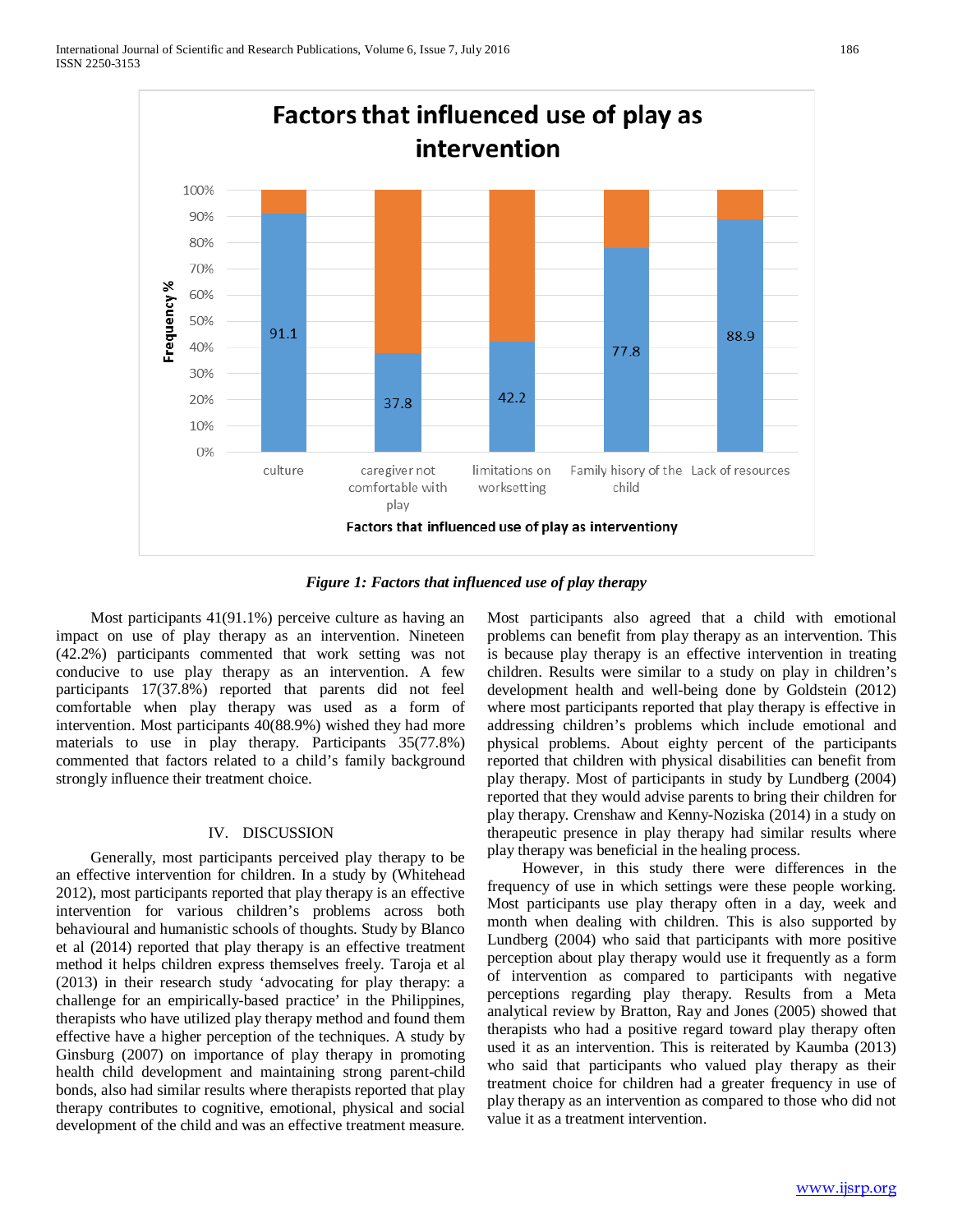In a study by (Haslam 2006) work setting had an impact on usage of play therapy as an intervention, and from results in his study those who were in setting that served children used play therapy more often. This was also similar to study by Lolan (2011), which highlighted the role of the environment and practice setting in shaping the manner in which play is used by therapists as an intervention. Study by Bratton and Baggerly (2010) showed that therapists who worked with children used play therapy frequently compared to those in other settings. A few participants reported that they did not always have a chance to use play therapy. This could be due to high workloads which leaves no time to fully engage in play with the children.

 Use of play therapy as an intervention is influenced by a number of factors and for the purposes of this study factors have been divided into environmental and personal. Culture is one factor that most therapists in this study agreed to as a determinant of use of play therapy. This is similar to a study by Vaugh (2012) on culture and sensitivity on play therapy, where most participants agreed that culture has an effect on play therapy. In African context, adults normally are not directly involved in play, they can buy toys and create environment but not to immerse themselves in play. Children in Mayan would play alone as children without adults, mostly playing as they engage in different chores (Bayzk et al, 2010). Most participants wished they had more materials to use for play therapy such as mats, toys and swings among other things. Generally inadequacy in play therapy materials limits types of play therapy techniques to be used on child (Baggerly and Bratton 2010). When there is limited play therapy resources benefits of play therapy on child are limited. This was supported by a study by Njelesani et al (2010) on the influence of context in play therapy also had results similar which had similar results.

## V. CONCLUSION

 The study set out to find the perceptions of occupational therapists regarding use of play as an intervention for children. Generally most occupational therapists are using play therapy as an intervention. What only differs is the frequency of use. Although all occupational therapists play therapy as an effective intervention for children some reported that they were not confident to use play in intervention. There is need of provision including opportunities for play and continuous training in play if play as intervention is to be utilised fully as an intervention.

# LIMITATIONS OF THE STUDY

The study only focused on therapists in Harare, which is one province out of the 10 provinces in Zimbabwe.

# ACKNOWLEDGEMENTS

 A big thank you to all participants who took part in this study. Also, would like to acknowledge the department of rehabilitation for the support they offered to make this project successful.

### **REFERENCES**

- [1] Bratton S.C, Ray D.C, Rhine T and Jones L. (2005). The efficacy of play therapy with children: A meta-analytic review of treatment outcomes. Professional Psychology: Research and Practice 36:376–90.
- [2] Baggerly J and Bratton S (2010).Building a firm foundation in play therapy research: Response to Philippines, International Journal of Play Therapy, 19(1), 26-38
- [3] Bazyk, S.Stalnaker, D.Llerena, M.Ekelman, B.Bazyk, J (2010).Play in Mayan children. American Journal of Occupational Therapy, 57,273-283
- [4] Blanco, P.J. Muro, J.H, Stickley, V.K. (2014). Understanding the concept of genuiness in play therapy: Implications for supervision and teaching of beginning Play Therapists
- [5] Brumfield, K.A, and Christensen, T.M. (2011).Discovering African American parents' perceptions of play therapy: A phenomenological approach. International Journal of play therapy, 20,208-223
- [6] Crenshaw, D.A and Kenny-Noziska, S. (2014). Therapeutic presence in play therapy. International Journal of Play Therapy, 23(1) 31-43
- [7] Goldstein (2012).Play in children's development health and well-being. Utrecht University, Oxford press link
- [8] Haslam, R. (2006).The Practioners Patterns and Attitudes of Play Therapists on Family Play Therapy: Where are we? Texas Tech University theses and dissertations
- [9] Haslam, D.R and Harrison S.M. (2011). Integrating Play and Family Therapy Methods: A Survey of Play Therapists' Attitudes in the Field. International Journal of Play Therapy 20(2) 51–65
- [10] Homeyer, L.E and Morrison M,O. (2008). Play Therapy: Practice, Issues and Trends. American Journal of Play Therapy.16(4) 45-51
- [11] Kim, Y and Nahm, S. (2008).Cultural considerations in adapting and implementing play therapy. International Journal of Play Therapy, 17, 16- 17
- [12] Kool,R and Lawyer,T. (2010). Play Therapy: Considerations and Applications for the practitioner.International Journal of Psychiatry(Edgmont) 7(10)19-24
- [13] Lolan, A. R. (2011). "Play Therapists' Practice Patterns and Perceptions of the Factors that Influence Caregiver Engagement in Play Therapy". University of New Orleans Theses and Dissertations. Paper 1352. Accessed from http://scholarworks.uno.edu/td/1352 on 12 September 2014
- [14] Lowenstein, L. (2011). Creative Play Therapy Interventions for children and families. Toronto: Champion press
- [15] Lundberg, M.A. (2004). Practioners' perceptions of the play therapy and their utilization of play therapy methods, University of Miami Thesis
- [16] Njelesani, J.Sedgwick, A, Davis, J.A and Polatajko, H.J (2010). The influence of context: A naturalistic study of Ugandan children's doings in outdoor spaces. Occupational Therapy International 18(20) 124-132
- [17] Nyota, S and Mapara, J. (2008).Shona traditional children's games and play songs as indigenous ways of knowing children. Journal of Pan African studies, (2)4
- [18] O'Connor, K. (2005).Addressing diversity issues in play therapy. Professional psychology 6(5)566-573
- [19] Parham, L. D., & Fazio, L. S. (Eds.) (2008). Play in occupational therapy for children (2nd ed.). St. Louis, Mo, Mosby Elsevier.Accesed from http://www.sciencedirect.com/science/book/9780323029544
- [20] Phillips, R.D. (2010).How firm is our foundation? Current play research. International Journal of Play Therapy, 19(1)13-25
- [21] Pigou, D.S. (2013).Child centered physical activity: Effect on motor skill development in toddlers. International Journal of Play Therapy, 18(1)8-22
- [22] Schottelkorb, A.A.Swan, K.L.Gale, B and Bradley, B.M (2014). Therapist perception of relationship conditions in child centered plat therapy. International Journal of Play Therapy, 23(1) 1-17
- [23] Sin, A.Y (2010).Play therapy in Hong Kong: Opportunities and challenges .International journal of play therapy, 19,235-245
- [24] Taroja, M.C.Catipan, M.A.Louise, M.T. (2013). Advocating for play therapy: A challenge for an empirically-based practice in the Philippines. International Journal of Play Therapy, 4,207-218
- [25] Vaughn, K.M. (2012).Play therapists' perspectives on culturally sensitive play therapy International Journal of Play Therapy, 16(1)10-25